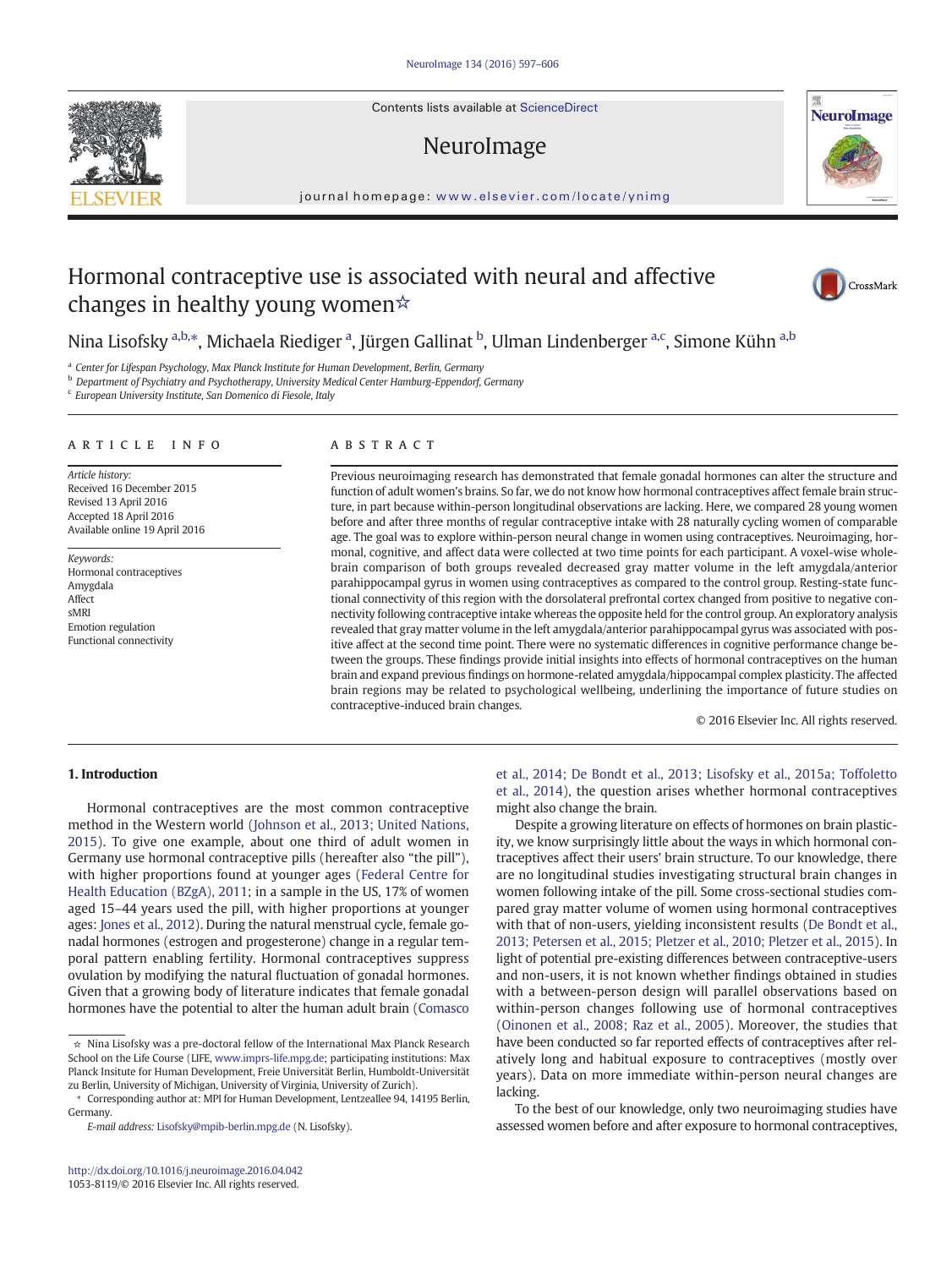albeit with a focus on functional rather than on structural brain alterations. Both studies used a randomized placebo-controlled design to test differences in brain activity before and after 21 days of hormonal contraceptive intake ([Gingnell et al., 2013, 2015](#page-8-0)). One of the studies applied a cognitive control paradigm and revealed that contraceptive intake had only little effect on brain reactivity during response inhibition ([Gingnell et al., 2015\)](#page-8-0). The other study used an emotional face matching task and observed reduced activity in insular and frontal regions in the contraceptive group and reduced activity in the amygdala in the placebo group following treatment [\(Gingnell et al., 2013](#page-8-0)). The latter study only included women who had reported previous negative mood effects following hormonal contraceptive use, which limits the generalizability of the results. Nevertheless, the findings add to research showing altered amygdala responses in naturally cycling women after a single progesterone dose ([Van Wingen et al., 2008](#page-9-0)). Altered amygdala reactivity potentially underlies mood changes that have been discussed as relatively common side-effects of hormonal contraception leading to its discontinuation [\(Rosenberg and Waugh, 1998](#page-9-0)).

Longitudinal and cross-sectional studies assessing contraceptionrelated mood changes have yielded inconsistent results. The use of hormonal contraceptives was found to be associated with increases, decreases or no overall change in negative affect ([Gingnell et al., 2013;](#page-8-0) [Jarva and Oinonen, 2007; O'Connell et al., 2007; Oinonen and](#page-8-0) [Mazmanian, 2002; Ott et al., 2008; Rosenberg and Waugh, 1998;](#page-8-0) [Shahnazi et al., 2014; Svendal et al., 2012\)](#page-8-0). It is unclear whether the inconsistency of findings reflects actual differences between women in their mood-related responses to hormonal contraceptives, or whether they are due to differences in study design or pill types [\(Pletzer and](#page-9-0) [Kerschbaum, 2014](#page-9-0)). Potential associations of mood changes and brain structural changes induced by hormonal contraceptives have not yet been investigated.

We conducted a longitudinal magnetic resonance imaging (MRI) study including an age-matched control group with the aim to investigate (1) structural brain alterations following three months of hormonal contraceptive intake in healthy young women, (2) brain function (i.e., resting-state functional connectivity) of regions showing structural alterations in women using hormonal contraceptives, (3) affective changes in women starting to use contraceptives and potential associations with structural brain changes, and (4) the impact of hormonal contraception on cognitive performance. This study part followed up on previous inconsistent findings regarding cognitive functioning in relation to hormonal contraception [\(Gogos et al., 2014; Warren et al.,](#page-8-0) [2014\)](#page-8-0).

This study focused on the group-by-time interaction in gray matter volume in a whole brain analysis. In previous work, amygdala function was found to be especially sensitive to endogenous as well as exogenous hormonal variation in women ([Lisofsky et al., 2015b; Petersen and](#page-8-0) [Cahill, 2015; Van Wingen et al., 2008](#page-8-0)). Also, altered amygdala activity and amygdala volume were found to correlate in clinical populations (e.g., [Kalmar et al., 2009; Siegle et al., 2003](#page-8-0)). Hence, we hypothesized that amygdala volume and potentially functional connectivity would perhaps also be altered in women using hormonal contraceptives. Based on previous indications of affective changes in women taking contraceptives (e.g., [Gingnell et al., 2013\)](#page-8-0), we speculated that three months of contraceptive use might also have an impact on positive and/or negative affect.

# 2. Materials and methods

# 2.1. Participants

Women planning to start hormonal contraceptive (the pill) use were recruited via flyers in local gynecologists' practices. Healthy women aged 16 to 35 were included in the study. Exclusion criteria were: The use of hormonal contraceptives within a period of six months prior to the study phase, previous pregnancy beyond 8 weeks of gestation, hormonal disorders, MR incompatibility, or a history of psychiatric or neurological illness (based on self-report). For participants under the age of 18, written informed consent was obtained from their parents. The study was conducted according to the Declaration of Helsinki, with approval from the Ethics Committee of the German Society for Psychology. Thirty-one women were included in the "pill group." Three participants dropped out before the second measurement time point (one women could not be recontacted and two women did not have time to take part again). Therefore, the final sample consisted of 28 participants in the pill group (mean age 21.25 years, range 16–33 years. Twenty-eight young women of similar age who were not taking hormonal contraceptives were enrolled as a control group (mean age 21.5 years, range 16–28 years). The same exclusion criteria applied to the participants in the control group. Sample characteristics for both groups are shown in Table 1.

# 2.2. Overview of design and procedure

The study design is depicted in [Fig. 1.](#page-2-0) All women participated in two measurement occasions: time point 1 (T1) and time point 2 (T2). The timing of test sessions in relation to the participants' menstrual cycle is described in detail below. For participants in the pill group, T1 took place before they started use of hormonal contraceptives. T2 was scheduled in the pill-free week of the third pill cycle (each pill cycle consisted of three weeks continuous daily pill use and one pill-free week, lasting about one month). The rationale for scheduling the second measurement occasion in the pill-free week was to ensure that potential differences in brain structure are not solely driven by acute effects of the last pill intake. For participants in the control group, T2 was scheduled approximately three months after T1. At each time point, cognitive, psychological, and neuroimaging data were acquired in two test sessions. In the cognitive test session, participants carried out a number of computer-based cognitive tasks (see below) and completed the Positive and Negative Affect Schedule (PANAS; [Watson et al., 1988](#page-9-0)). Throughout the cognitive test session, three saliva samples were provided by the participants. Measurement sessions took place in the morning (starting before noon between 8:00 and 12:00 am), unless this was impossible to schedule for the participants. In the MRI session, participants were measured in the scanner and completed the PANAS again. For most participants (38 of 56 participants), the cognitive and MRI sessions were scheduled on two separate days (median number of days between the two measurement sessions: 1, interquartile range: 2, in four occasions the two sessions had to take place in different cycles, keeping cycle phase constant). If two separate measurement sessions were not possible due to a participant's time constraints, the cognitive and MRI sessions were scheduled one after another on the same day, keeping their order constant across participants.

# 2.3. Sample description and timing of measurement waves

For all naturally cycling women (participants in the pill group at T1 as well as participants in the control group at T1 and T2), measurements were scheduled in the early follicular phase (day 1–10 after begin of menses, mean cycle day: 5.6 ( $\pm$ 3.3)). For women in the pill group

| <b>Table 1</b>          |  |
|-------------------------|--|
| Sample characteristics. |  |

| Variable                             | Pill group                              | Control group                                                    |
|--------------------------------------|-----------------------------------------|------------------------------------------------------------------|
| Age (in years)<br>Years of education | 21.25 $(\pm 4.02)$<br>14.31 $(\pm 3.2)$ | $21.5 (\pm 2.82)$<br>14.68 $(\pm 2.46)$                          |
| Participants who ever used 15<br>HC. |                                         | 20                                                               |
| Previous HC use (in<br>months)       | 29)                                     | 43.79 ( $\pm$ 55.8, median = 43.95 ( $\pm$ 32.9, median =<br>39) |

HC = hormonal contraceptives; "Previous HC use" for women who had ever used hormonal contraceptives.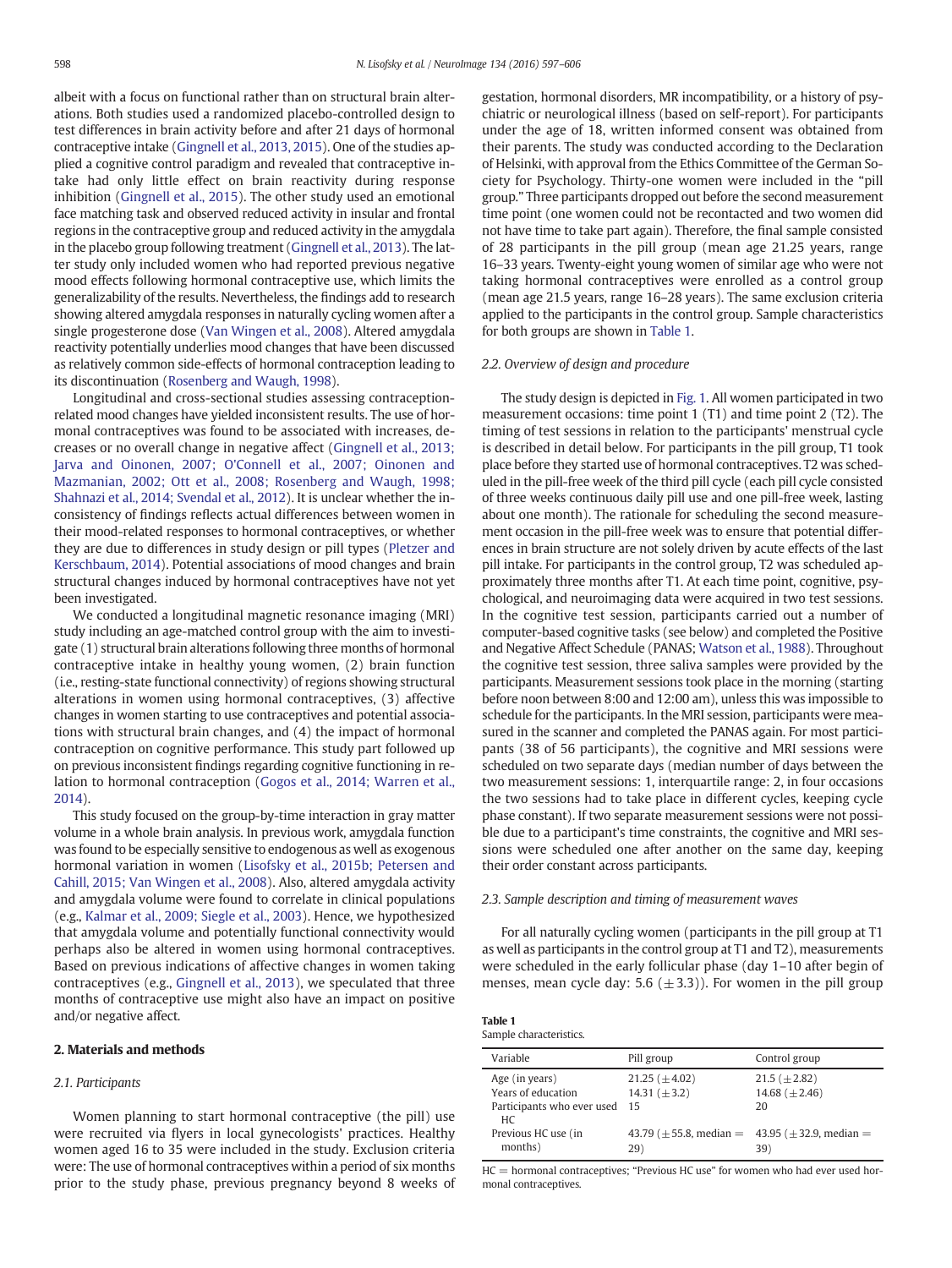<span id="page-2-0"></span>

# **Study Design**

- a Early follicular phase (N=13, d 5.2) or late luteal phase (N=14, d 24.5)
- b Early follicular phase (d 5.5)
- c Pill-free interval (d 4.5)
- d Early follicular phase (d 5.9)

**Fig. 1.** Overview of study design and procedure.  $d =$  mean cycle day (day  $1 =$  first day of menses or first pill-free day).

who wanted to start using the pill in the following cycle, T1 was scheduled to take place in the late luteal phase (at the end of the cycle). Thirteen women in the pill group were measured in the early follicular phase of their menstrual cycle for at least one T1 measurement session (mean cycle day 5.2 ( $\pm$  3.4)). Fourteen women in the pill group were measured in the late luteal phase at T1 (mean cycle day:  $24.5 (+3.4)$ ). For one participant in the pill group, it was not possible to determine her cycle phase at T1 due to an irregular cycle. Since the late luteal and early follicular cycle phases follow one another and are relatively similar with regard to hormonal levels, they should result in relatively similar states of brain structure with regard to monthly alterations. This assumption was supported by our data: Participants in the pill group who were measured in the follicular or luteal phase at T1 did not differ with regard to our variables of interest, namely, positive and negative affect scores and gray matter volume in the cluster derived from the VBM analysis (two-sample t-tests all  $t < 1$ ,  $p > 0.1$ ). At T2, women in the pill group were measured in the pill-free interval (mean day: 4.46 ( $\pm$  2.03), with day 1 being defined as the first pillfree day). Women in the control group were measured in the early follicular phase at both time points (mean cycle day T1: 5.5 ( $\pm$ 3.1), mean cycle day T2: 5.9 ( $\pm$ 3.3)).

The mean interval between T1 and T2 in the pill group and the control group was about three months (interval in days for pill group: 97.3  $(\pm 14.8)$ , for control group: 97.7  $(\pm 25.1)$ ). For one woman in the pill group, T2 took place after two rather than three months of regular pill use, and another was tested after four rather than three months. One woman used a continuous pill (that did not contain pill-free intervals) and was therefore tested during pill use at T2. The MR scan at T2 had to be delayed by 3 months for one woman in the control group, leading to a prolonged interval between the first and second MR scan. Excluding these participants from the VBM analysis did not influence the main outcome. The use of parametric tests was justified by tests of normality and variance homogeneity as well as visual inspection of data distribution and standardized residual distribution for the linear models. Where these assumptions were not met, non-parametric tests were used.

All participants in the pill group used combined oral contraceptive pills during the study phase, except for two women using a progesterone-only pill. The distribution of pill types and progestin components was as follows: 14 participants used 2nd generation pills (Levonorgestrel:  $n = 12$ ; Desogestrel:  $n = 2$ ) and 14 participants used 4th generation pills (Dienogest:  $n = 10$ ; Chlormadinonacetat:  $n = 2$ ; Drosperinon:  $n = 2$ ).

#### 2.4. Hormonal assessment

Saliva samples were collected using SaliCap collection devices (IBL International, Hamburg, Germany), which are validated for the sampling of steroid hormones. To account for the pulsative secretion of estrogen, we collected three samples spread over the respective session and pooled them afterwards, to minimize the effect of short-term fluctuations of hormone concentrations. Immediately after collection, the saliva samples were frozen and stored at  $-25$  °C. The estrogen concentrations were determined by a commercial company (IBL International, using a saliva immunoassay 17ß-Estradiol ELISA kit). The hormonal data at T1 for one participant in the control group were missing (estrogen and progesterone levels), and estrogen levels at T2 could not be determined for another participant in the pill group. Hormonal levels were log-transformed to correct for non-normal distributions, but due to variance inhomogeneity between the groups at T2 in estrogen levels, estrogen levels were analyzed by means of non-parametric tests. Paired ttests (Wilcoxon signed-rank tests) were used to assess change in estrogen and progesterone across the two measurement time points for each group. Interaction effects were tested by direct comparison of two mixed-linear models (with and without the time-by-group interaction term) in R using the anova function. The influence of cycle phase was assessed by conducting a two-sample t-test (Wilcoxon rank-sum test) comparing hormonal levels of women in the pill group at T1 who were measured during the early phase of their cycle with those assessed in the late phase of their cycle.

### 2.5. Affect data

The PANAS ([Watson et al., 1988](#page-9-0)) includes 20 positive and 20 negative mood adjectives. For each item, participants indicated to what degree they were momentarily feeling that way on an eight point Likertscale (ranging from 1 "does not fit at all" to 8 "fits very well"). The questionnaire was administered at T1 and T2 during both the cognitive and the MRI sessions. Positive affect (PA) was determined as the mean value for the positive items and negative affect (NA) for negative items respectively. The scale had very good internal consistency (Cronbachs  $\alpha$ PA at T1 (T2) = 0.94 (0.95), NA at T1 (T2) = 0.94 (0.95)). If possible, mean scores were calculated from the two questionnaires at each time point, thus yielding measures of participants' average (habitual) affect across the respective testing situations. Visual inspection of the distribution of NA values indicated that individuals tended to be clustered at the low end of the scale, resulting in a restriction of range at both time points (skewness at T1 = 1.59, at T2 = 1.75, median at T1 = 1.40, at  $T2 = 1.55$ ). Therefore, non-parametric tests were used for NA in all analyses. Paired t-tests (Wilcoxon signed-rank tests) were used to assess change in PA and NA across T1 and T2 for each group. Interaction effects were tested by directly comparing two mixed-linear models (with and without the time-by-group interaction term) in R using the anova function. The results of this analysis should be interpreted with caution for NA, because the standardized residuals of the model deviated from normality. The influence of cycle phase was assessed by conducting two-sample t-tests (Wilcoxon rank-sum tests) between T1 scores of women in the pill group measured during early or late cycle phases.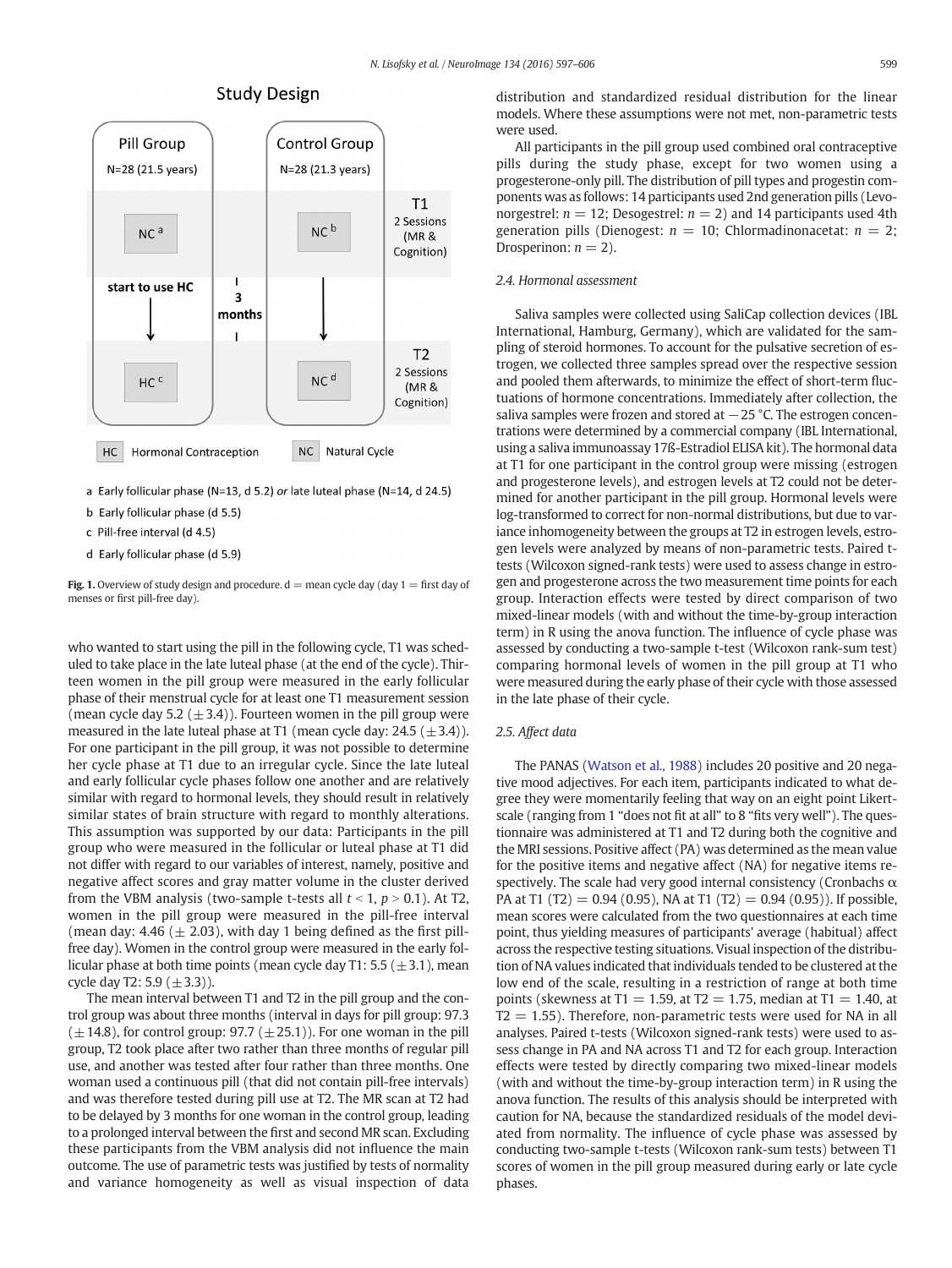# 2.6. Cognitive tasks

To assess whether hormonal contraceptive intake is accompanied by cognitive alterations, we included a number of cognitive tasks at both measurement time points. We used three tasks assessing episodic verbal memory: word-list recall [\(Schmiedek et al., 2010\)](#page-9-0), word–nonword cued recall ([Mårtensson and Lövdén, 2011](#page-9-0)), and face–name cued recall ([Mårtensson and Lövdén, 2011](#page-9-0)); one task assessing working memory: dual-2-back ([Jaeggi et al., 2010](#page-8-0)); and one task measuring object location memory ([Schmiedek et al., 2010\)](#page-9-0). In addition, tasks measuring spatial abilities were applied, assessing mental rotation [\(Vandenberg and Kuse, 1978](#page-9-0)), navigation ([Gramann et al., 2005](#page-8-0)), spatial orientation [\(Guilford and Zimmerman, 1948\)](#page-8-0), and perspective taking [\(Hegarty, 2004](#page-8-0)). Executive functioning was assessed with a taskswitching paradigm [\(King et al., 2007\)](#page-8-0). All tasks except for the Guilford-Zimmerman spatial orientation task were computer-based. Details on the tasks can be found in the corresponding reference articles. Group-by-time interactions in task performance were analyzed in a linear mixed-effects model including age as a covariate of no interest. A pvalue of  $p < 0.005$  was determined by Bonferroni correction to control for multiple testing.

#### 2.7. MRI data acquisition

MRIs were acquired using a 3T Magnetom Tim Trio MRI scanner system (Siemens Medical Systems, Erlangen, Germany) using a 12-channel radiofrequency head coil. High-resolution anatomical images were collected using a T1-weighted 3D MPRAGE sequence (TR  $=$  2500 ms, TE  $=$ 4.77 ms, TI = 1100 ms, acquisition matrix =  $256 \times 256 \times 192$ , sagittal FOV = 256 mm, flip angle =  $7^{\circ}$ , voxel size =  $1.0 \times 1.0 \times 1.0$  mm<sup>3</sup>). Whole-brain functional images were acquired using a T2\*-weighted echo-planar imaging (EPI) sequence sensitive to blood-oxygenationlevel dependent (BOLD) contrast (TR  $=$  2000 ms, TE  $=$  30 ms, image matrix =  $72 \times 72$ , FOV = 216 mm, flip angle =  $80^\circ$ , slice thickness = 2.0 mm, distance factor = 20%, voxel size  $3.0 \times 3.0 \times 3.0$  mm<sup>3</sup>, 36 axial slices). 150 image volumes aligned to AC-PC were acquired. Participants were instructed to keep their eyes closed and relax during this resting state measurement.

#### 2.8. MRI data analysis

#### 2.8.1. Analysis of structural data

Anatomical data were processed by means of the VBM8 toolbox [\(http://dbm.neuro.uni-jena.de/vbm.html\)](http://dbm.neuro.uni-jena.de/vbm.html) with default parameters by Gaser and the SPM8 software package (http://www.fi[l.ion.ucl.ac.uk/](http://www.fil.ion.ucl.ac.uk/spm) [spm\)](http://www.fil.ion.ucl.ac.uk/spm). The VBM8 preprocessing involves bias correction, tissue classification, and registration. The "nonlinear only" modulation was applied in order to preserve the volume of a particular tissue within a voxel by multiplying voxel values in the segmented images by the Jacobian determinants derived from the spatial normalization step. In effect, the analysis of modulated data tests for regional differences in the absolute amount (volume) of gray matter. Images were smoothed with a fullwidth half-maximum kernel of 8 mm. Statistical analysis was carried out by means of a whole-brain group-by-time interaction using the flexible factorial model implemented in SPM8. Age, total intracranial volume, estrogen, and progesterone levels (the latter two logtransformed) were entered as covariates of no interest. For two single observations, no estrogen and/or progesterone levels were available. These data points were replaced by the mean of the respective group and time point. The resulting maps were thresholded using  $p < 0.001$ , and a cluster extent threshold was combined with a non-stationary smoothness correction ([Hayasaka and Nichols, 2004\)](#page-8-0). The cluster extent threshold was determined by Monte Carlo simulation using the pro-gram AlphaSim [\(Ward, 2000\)](#page-9-0). The cluster size  $(>198$  voxels) was chosen such that the overall probability (combining statistical extent and cluster size threshold) of the type-I error was below 0.01. After

computing the whole-brain analysis, the gray matter volumes in the statistically significant regions were extracted by means of rex [\(https://www.nitrc.org/projects/rex/](https://www.nitrc.org/projects/rex/)) for each participant.

#### 2.8.2. Analysis of functional resting state data

The first ten EPI volumes were discarded to allow the magnetization to approach a dynamic equilibrium. The data pre-processing, including slice timing, head motion correction (with a least squares approach and a 6-parameter spatial transformation), and spatial normalization to the Montreal Neurological Institute (MNI) template (resampling voxel size of  $3 \times 3 \times 3$  mm<sup>3</sup>), were conducted using the SPM8 and Data Processing Assistant for Resting-State fMRI (DPARSF; [Chao-Gan](#page-8-0) [and Yu-Feng, 2010](#page-8-0)). A spatial filter of 4 mm FWHM was used. Participants with head motion above 2 mm of maximal translation (in any direction of x, y, or z) and 2.0° of maximal rotation throughout the course of scanning were excluded (one participant). After pre-processing, linear trends were removed. The fMRI data were then temporally bandpass filtered (0.01–0.08 Hz) to reduce low-frequency drift and highfrequency respiratory and cardiac noise [\(Biswal et al., 1995\)](#page-8-0). To reduce the effect of physiological artifacts, we removed effects of the following nuisance covariates: global mean signal, the six motion parameters, signal from cerebrospinal fluid and white matter ([Fox et al., 2005; Kelly](#page-8-0) [et al., 2008](#page-8-0)). A whole-brain group-by-time interaction analysis was performed by means of the flexible factorial model implemented in SPM8. Age was entered as a covariate of no interest. The resulting maps were thresholded using  $p < 0.005$ , and a cluster extent threshold was combined with a non-stationary smoothness correction [\(Hayasaka and](#page-8-0) [Nichols, 2004](#page-8-0)). The cluster extent threshold was again determined by Monte Carlo simulation using the program AlphaSim ([Ward, 2000](#page-9-0)). The cluster size  $(>15$  voxels) was chosen such that the overall probability (combining statistical extent and cluster size threshold) of the type-I error was below 0.01.

# 3. Results

#### 3.1. Hormonal data

Means and standard deviations for hormonal data of each group and time point are reported in Table 2. Estrogen levels did not differ between the two time points, neither for the pill group nor for the control group, and no interaction between group and time was observed (all  $p > 0.1$ ). Estrogen levels did not differ between women in the pill group who were measured during the late compared to those measured during the early cycle phase ( $p > 0.05$ ). Progesterone levels in the pill group, but not in the control group, decreased significantly from T1 to T2 (pill group  $t(27) = 2.41$ ,  $p = 0.02$ , control group  $p > 0.1$ ; group-bytime interaction  $\chi^2(1, N = 55) = 4.58$ ,  $p = 0.032$ ). Also, progesterone levels in the pill group were significantly higher at T1 than levels in the control group at T1 ( $t(52) = 2.23$ ,  $p = 0.03$ ). We attribute the raised progesterone levels in the pill group at T1 to the fact that some women in this group had to be measured at the end of the luteal phase, where progesterone levels are falling but may not yet have reached their lowest levels. Indeed, a two-sample t-test revealed significantly higher

| Table 2                                                           |  |
|-------------------------------------------------------------------|--|
| Salivary hormonal levels (pg/mL) for both groups and time points. |  |

|                                             | Time point 1                              | Time point 2                              |
|---------------------------------------------|-------------------------------------------|-------------------------------------------|
| Estrogen<br>Pill group<br>Control group     | 15.88 $(\pm 14.6)$<br>13.03 ( $\pm$ 14.0) | 17.48 $(\pm 15.9)$<br>$9.65 \ (\pm 10.9)$ |
| Progesterone<br>Pill group<br>Control group | 99.18 $(\pm 91.8)$<br>58.37 ( $\pm$ 38.7) | 61.68 $(\pm 41.8)$<br>70.51 ( $\pm$ 53.2) |

Values represent means ( $\pm$  standard deviations).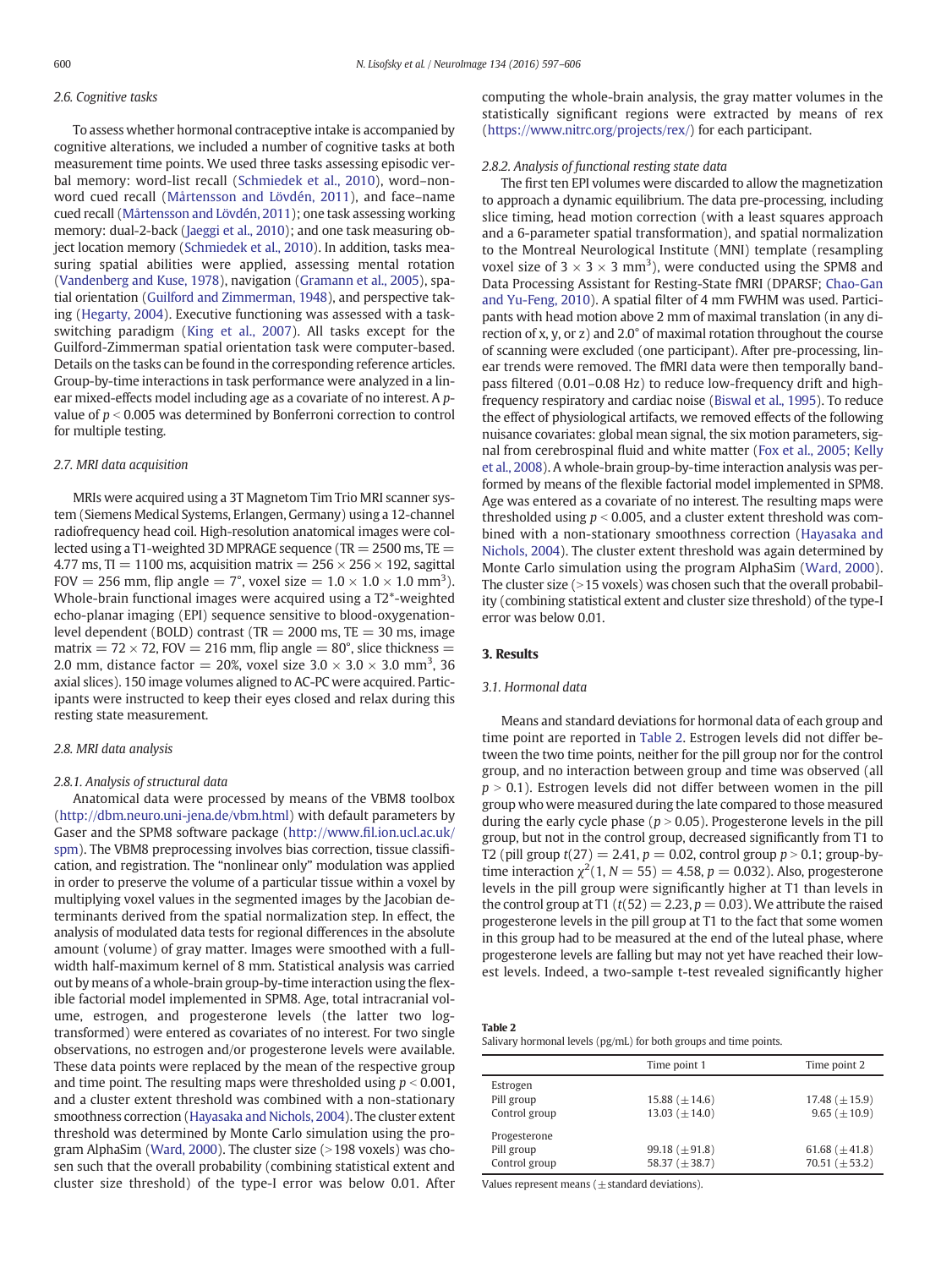progesterone levels in the participants in the pill group who were measured during the late luteal compared to those measured in the early follicular cycle phase  $(t(26) = 2.14, p = 0.04)$ .

# 3.2. Affect data

PA and NA scores for both groups are reported in Table 3. The PA and NA scores of participants in the pill group who were measured in the follicular phase at T1 did not differ from those of participants measured in the luteal phase (both  $p > 0.1$ ). PA significantly decreased from T1 to T2 in the pill group  $(t(27) = 2.38, p = 0.025)$ , but not in the control group (t(27) < 1; p > 0.1; group-by-time interaction  $\chi^2(1, N = 56)$  = 3.02,  $p = 0.082$ ). The individual changes in PA scores are shown in Fig. 2. The plot highlights that not all women in the pill group experienced a decrease in PA (some also showed an increase) and that the extent of PA decrease is quite variable across individuals in the pill group. To examine possible factors explaining these differences within the pill group, we correlated the change scores with age and pill progestin concentration (in mg) using the Pearson product–moment correlation and compared change with regard to previous pill use (yes/no) and generation of progestin pill (2nd/4th) by means of two-sample t-tests. A significant correlation between change in PA and age was observed  $(r(26) =$ 0.42,  $p = 0.028$ , Fig. 3; see Supplementary material for results of a multiple regression analysis including all variables). The younger the women in the pill group were, the stronger their PA decreased from before to after onset of hormonal contraception. Previous pill use, generation of progestin pill, and progestin concentration were not associated with change in PA.

With regard to NA, both groups did not change significantly from T1 to T2 (all  $p > 0.1$ ). Change in NA in the pill group correlated with age (Spearman's rho(26)  $= -0.43$  p  $= 0.023$ ). That is, younger women in the pill group showed greater reductions in PA and increases in NA from T1 to T2.

# 3.3. Cognitive data

No significant main effect of group or group-by-time interaction was observed in performance of any of the cognitive tasks (all  $p > 0.005$ ).

# 3.4. MR data

#### 3.4.1. Structural MR data

The whole-brain group-by-time interaction analysis in VBM revealed a single cluster in the left amygdala/anterior parahippocampal gyrus (PHG) ( $-12,-6,-26$ , size: 539 voxels,  $p < 0.001$ , k > 189 voxels, mean t-value for voxels in the significant cluster  $=$  3.50; see [Fig. 4](#page-5-0)). The interaction was driven by a volume decrease in the pill group whereas the mean level of the control group did not change. This is shown in [Fig. 5](#page-5-0) where the individual gray matter volume change scores of that region are plotted. Participants in the pill group who were measured in the follicular cycle phase at T1 did not differ from participants measured in the luteal phase with regard to extracted gray matter volumes ( $t < 1$ ,  $p > 0.1$ ). Change in extracted gray matter in the pill group



Positive and negative affect scores for both groups and time points.

|                                                | Time point 1           | Time point 2           |
|------------------------------------------------|------------------------|------------------------|
| Positive affect<br>Pill group<br>Control group | 4.91(1.0)<br>5.07(0.9) | 4.39(1.2)<br>5.00(0.8) |
| Negative affect<br>Pill group<br>Control group | 1.81(0.8)<br>1.63(0.8) | 1.98(0.9)<br>1.61(0.7) |

Means (standard deviations) for positive and negative scores (range 1–8).



Fig. 2. Individual change scores for positive affect. Negative values represent a decrease and positive values an increase in positive affect.

was not associated with previous pill use, generation of progestin, or progestin concentration of the pill used (Pearson product–moment correlations and two sample t-tests, all  $p > 0.1$ ; see Supplementary material for results of a multiple regression analysis including all variables). The cluster was still significant when the analysis was repeated without the two women taking progestin-only pills.

# 3.4.2. Resting state functional connectivity data

Functional connectivity maps with a seed region (mean BOLD in seed) in the left amygdala/anterior PHG cluster resulting from the VBM interaction analysis were used to conduct an interaction analysis testing for a group-by-time interaction in functional connectivity of the structural region of interest ( $p < 0.005$ ,  $k > 15$  voxels). Due to the relatively liberal p-threshold, the result should be interpreted with caution. A significant interaction was observed between the left amygdala/anterior PHG cluster and a cluster in the right dorsolateral prefrontal cortex (DLPFC, MNI coordinates 48,21,21; see [Fig. 6](#page-6-0)). The cluster was still significant when estrogen and progesterone levels were included in the analysis as covariates of no interest. Mean functional connectivity (FC) between the two regions changed from positive



Fig. 3. Age correlates positively with change in positive affect in women in the pill group  $(r(26) = 0.42, p = 0.028)$ .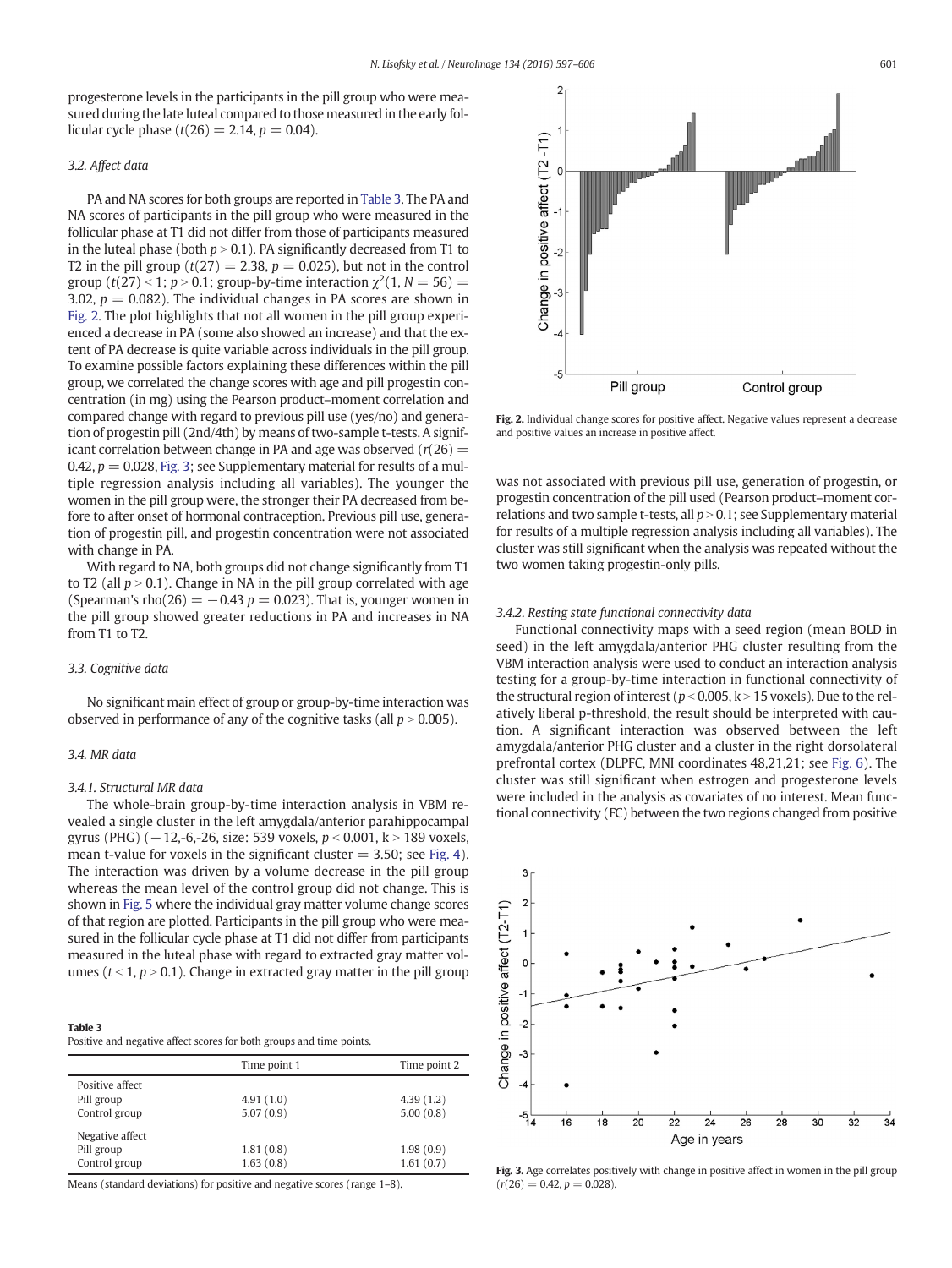<span id="page-5-0"></span>

Fig. 4. The left amygdala/anterior parahippocampal gyrus emerged as the only significant cluster in a whole-brain group-by-time interaction analysis ( $p < 0.001$ , k > 200 voxels, corrected for non-stationary smoothness, significant cluster is surrounded by white circle). Within this region, gray matter volume decreased in the pill group and did not show mean level change in the control group. Coordinates refer to MNI space.

to negative connectivity in the pill group (mean (standard deviation) FC at  $T1 = 0.003$  (0.15), at  $T2 = -0.089$  (0.15), whereas the opposite held for the control group (FC at T1 =  $-0.076$  (0.13), at T2 = 0.043 (0.13).

# 3.5. Brain–affect associations

We further inspected potential associations of PA (decreasing from T1 to T2 in the pill group) and gray matter volume in the left amygdala/anterior PHG (decreasing in parallel in the pill group). We correlated the PA change scores with gray matter volume change scores within participants in the pill group and performed a multiple regression to predict PA by gray matter volume in the entire sample at T2, while controlling for the group differences. Change in PA and gray matter volume was not significantly correlated in women in the pill group  $(p > .05)$ . A linear multiple regression was used to investigate whether gray matter volumes predicted PA at T2 beyond the effect of group membership. Age and group were included as covariates and the model with and without gray matter volume as a predictor were compared using the anova function in R. Gray matter volume in the amygdala/anterior PHG significantly increased the predictive value of the model ( $F(1,52) = 5.71$ ,  $p = 0.021$ , estimate: 7.05). Greater gray matter volume was associated with more PA at T2 in the entire sample.

# 4. Discussion

The present longitudinal study investigates brain structural alterations after three months of oral contraceptive intake. We found that the left amygdala/anterior PHG volume decreased in women using hormonal contraceptives as compared to a control group of women who did not take contraceptives. We also observed a significant group-bytime interaction in functional connectivity of this region with the right DLPFC. This is the first indication that hormonal contraceptive use is accompanied by decreases in gray matter volume in a group of healthy young women within a time span of only a few months. The localization of the gray matter reductions in the amygdala matches previous literature on hormone-related brain plasticity and suggests links to mood alterations in women using hormonal contraceptives. Indeed, PA decreased in the pill group on average, and PA was positively related to gray matter volume in the amygdala/anterior PHG at T2 across both groups.

The groups did not differ systematically in cognitive performance changes. This observation adds to the research field studying female cognitive performance variations in relation to hormonal status. Two recent reviews emphasize the inconsistency of findings on the effects of hormonal contraception on cognition ([Gogos et al., 2014; Warren](#page-8-0) [et al., 2014](#page-8-0)). Together with our findings, this suggests that any potential effects are weak, restricted to very specific cognitive processes, or are highly variable between individuals. However, our study design was not able to detect effects of long-term hormonal contraception on cognitive performance. Hence, effects of prolonged endogenous hormone exposure on cognitive performance cannot be excluded.

None of the previous cross-sectional MR studies observed differences in amygdala/anterior PHG volume between hormonal contraceptive users and non-users ([De Bondt et al., 2013; Petersen et al., 2015;](#page-8-0) [Pletzer et al., 2010; Pletzer and Kerschbaum, 2014\)](#page-8-0). A comparison of the present findings with the previous literature on gray matter variation is difficult because we took a longitudinal approach rather than applying the previously used cross-sectional study design. The differences in design also led to variations in durations of contraceptive use: longterm users taking contraceptives for several years were usually included in cross-sectional analyses, whereas we focused on effects of contraceptives over the course of a few months. The inconsistent results could indicate several distinct neural change processes that differ depending on the duration of contraception intake. The amygdala might be very sensitive to the hormonal change processes occurring soon after the onset of hormonal contraception. A potential renormalization of the structural changes under continuous hormonal contraceptive use could explain why cross-sectional studies have not observed differences between (long-term) contraceptive users and non-users. Our experimental



Fig. 5. Individual change scores for gray matter (GM) volume in the amygdala/anterior parahippocampal gyrus.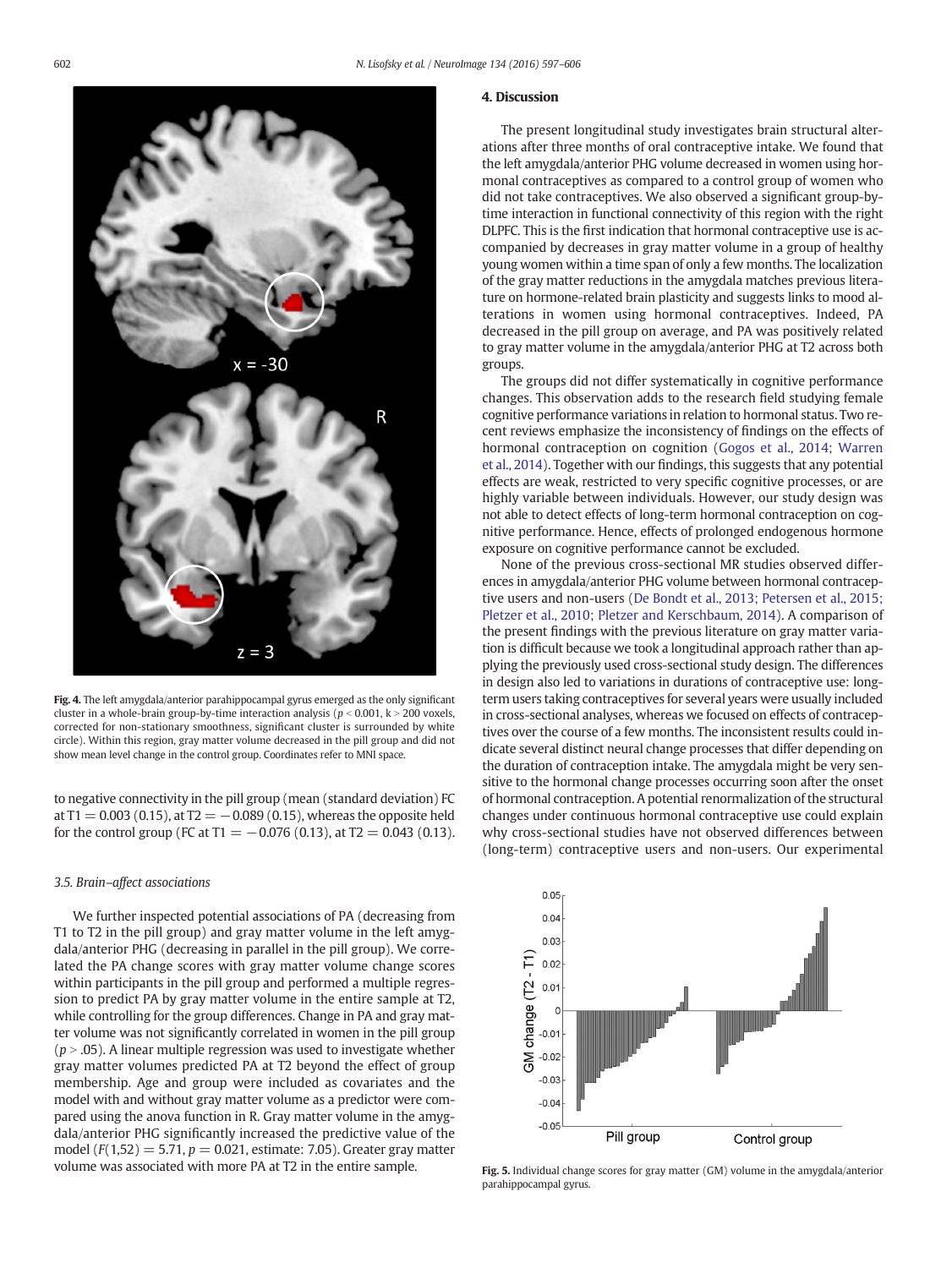<span id="page-6-0"></span>

Fig. 6. Altered functional connectivity of amygdala and dorsolateral prefrontal cortex. The significant cluster in the dorsolateral prefrontal cortex is marked by a white circle. Result of the whole-brain group-by-time interaction analysis on resting-state functional connectivity of the left amygdala/anterior parahippocampal gyrus (seed region) ( $p < 0.005$ ,  $k > 21$  voxels). Coordinates refer to MNI space.

design did not allow extrapolation of the functional form of the observed brain structure changes, such as long-term mean trends, reversals, or oscillations. Other study characteristics (e.g., region-of-interest vs. whole-brain analyses) and especially characteristics of the samples (e.g., age, cultural background, pill types used) could contribute to the inconsistency of findings as well. This emphasizes the need for future, more fine-grained investigation of gray matter changes under hormonal contraception.

Our findings are in line with studies showing a special sensitivity of the amygdala to female gonadal hormones ([Van Wingen et al., 2011](#page-9-0); for an overview on functional studies, see [Lisofsky et al., 2015b\)](#page-8-0). Previous cross-sectional and longitudinal studies observed altered amygdala reactivity in hormonal contraceptive users as compared to naturally cycling women [\(Gingnell et al., 2013; Petersen and Cahill, 2015](#page-8-0)). Altered amygdala reactivity and functional connectivity with the medial prefrontal cortex (PFC) was also observed in naturally cycling women after a single dose of progesterone ([Van Wingen et al., 2007, 2008](#page-9-0)). To date, longitudinal evidence on structural changes following contraceptive intake was lacking. Our results are based on a hypothesis-free whole-brain analysis and strongly suggest that hormonal contraceptives affect not only amygdala function, but also amygdala morphology. The observed gray matter volume decreases were consistent across individuals and their magnitude was not associated with age, previous hormonal contraceptive use, progestin concentration, or type of progestin component in the pill.

The whole-brain gray-matter analysis revealed a lateralized finding relating to amygdala/anterior PHG volume change. The left amygdala/ anterior PHG decreased within the first months of pill use, whereas there was no interaction in right amygdala volume at the same statistical threshold (a bilateral effect only appeared if the threshold was lowered to  $p < 0.005$ ,  $k > 50$ ). This could indicate a lateralization difference in the effect of hormonal contraceptives on brain structure. With regard to brain function, lateralization of the amygdala/hippocampal complex has been observed in relation to the natural fluctuation of female gonadal hormones ([Lisofsky et al., 2015b](#page-8-0)). In the concordance analysis of previous task-based fMRI studies, stronger left-lateralized activity was observed during the luteal phase (high estrogen and progesterone) compared to the follicular phase (low estrogen and progesterone) of the natural menstrual cycle. It is difficult to relate these two findings, because the former is based on brain function in naturally cycling women, whereas the present finding relates to the effect of hormonal contraceptives on brain structure. Nonetheless, both findings

indicate some lateralized neural effects of estrogen and progesterone, requiring further investigation.

Following up on the structural results, we investigated whether we would also see indications of plasticity at the functional level. For this purpose we focused on the functional connectivity of the amygdala/anterior PHG. We observed a significant group-by-time interaction in functional connectivity between the seed region and the right DLPFC. Note, however, that this should be interpreted with caution because the cluster in the DLPFC was comparatively small. Nevertheless, the observation is in line with the hypothesis of hormone-related changes in the brain's emotion regulation system during contraceptive use. In conjunction with the amygdala, the DLPFC facilitates emotion regulation [\(Ochsner et al., 2012](#page-9-0)). At the same time DLPFC activity has also been shown to be hormone-sensitive. [Amin et al. \(2006\)](#page-8-0) reported that DLPFC activity in response to emotional stimuli correlated with estrogen levels in naturally cycling women. The observed differences in functional connectivity between amygdala and DLPFC could therefore also be due to more subtle, short-term differences in hormonal states between the measurement phases. The direction of the interaction effect indicates a switch from positive to negative connectivity in women who started using hormonal contraceptives whereas the opposite held for women in the control group. Both positive and negative connectivity have been described between amygdala and frontal cortices [\(Gee et al.,](#page-8-0) [2013; Hariri et al., 2003; Kim et al., 2011b; Kim et al., 2011a\)](#page-8-0), but the neurobiological basis for positive in contrast to negative connectivity (e.g., whether one indicates inhibitory processes) remains unclear. In a previous study by [Kim et al. \(2011b\),](#page-8-0) negative resting-state functional connectivity between the amygdala and the medial PFC was related to high self-reported anxiety, whereas participants with low anxiety showed positive functional connectivity between these regions ([Kim](#page-8-0) [et al., 2011b\)](#page-8-0). The potential link between amygdala connectivity induced by hormonal contraception and behavioral outcomes, such as anxiety, should be investigated in future studies.

Besides the neuroimaging findings, we also observed change in current mood within the pill group. On average, PA decreased, with a large range of variability at the individual level. However, the potential causes of this mood perturbation remain ambiguous: They could be viewed as indicative of actual mood changes induced by hormonal contraceptives, but placebo effects and expectations about side-effects could also play a role. Why mean changes in mood were restricted to PA is an open question. The restriction of range in NA might have hindered the detection of changes across time. Given this limitation, we cannot determine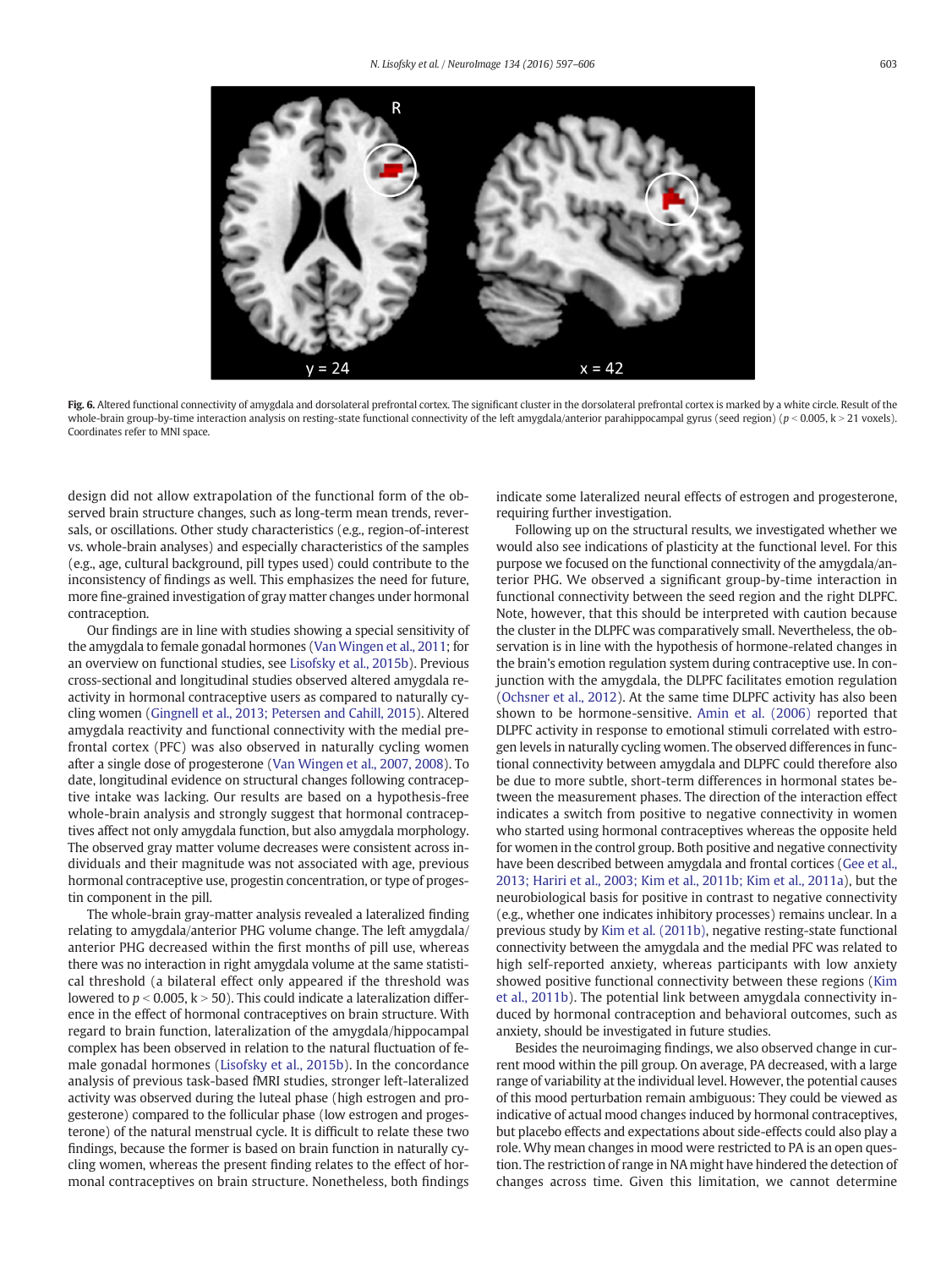whether mood changes following hormonal contraceptive intake are restricted to PA, as suggested by previous experimental work [\(Jarva and](#page-8-0) [Oinonen, 2007](#page-8-0)). In line with previous results, changes in PA and NA in the pill group correlated negatively with age. Women below the age of 20 might be especially susceptible to negative mood effects following hormonal contraceptive intake, while women above the age of 30 may rather experience positive mood effects ([Oinonen and Mazmanian,](#page-9-0) [2002](#page-9-0)). The underlying factors causing this age difference have not been investigated. Possible explanations could be age differences in the expectations regarding side-effects of the pill, age differences in coping with mood swings, age differences in overall affect variability, or a selection effect in the sense that women who experience negative side-effects of pill use, including decreases in PA, are more likely to switch to other contraceptives than women who do not experience such side-effects. These potential explanations could be a fruitful topic for future studies.

The variability in affective change is very likely not only attributable to age differences or effects mediated by age. We can only speculate about other factors causing the differences in affective change: Following up on the findings reported by [Gingnell et al. \(2013\)](#page-8-0), previous (negative) experience with mood changes during hormonal contraception might be related to mood swings in later phases of contraception. Starting to use hormonal contraception might also accompany other change processes (e.g., physiological changes such as weight gain, or social changes such as a new partnership), which can in turn impact individual affect. Short-term affective fluctuations and diverse re-test effects may also need to be considered in this context (and would apply to change in affect in the control group as well). The present study shows that even in the presence of similar neural alterations (i.e., decreases in gray matter volume), psychological outcomes (i.e., mood) do not change equally across individuals.

Beyond parallel changes in brain structure and mood, we found evidence that affect correlated with the brain region in which contraception-induced morphological changes were observed. Greater gray matter volume in the amygdala/anterior PHG was associated with more PA in the entire sample after the intervention. At T2, the groups differed significantly in PA (but not in NA). Gray matter volume significantly enhanced the predictive power of the model beyond this effect of group. Thus, some variance of the inter-individual differences in PA was explained by inter-individual differences in gray matter volume in the region showing decreases in the pill group. Greater amygdala volume was associated with more PA in the entire sample. These exploratory findings need to be replicated and should be interpreted with caution until then. The finding indicates an association between amygdala structure and affect, in line with previously reported associations between smaller amygdala volumes and mood disorders [\(Hamilton et al., 2008\)](#page-8-0). The amygdala is involved in up- and downregulation of positive as well as negative emotions (e.g., [Kim and](#page-8-0) [Hamann, 2007; Ochsner et al., 2004](#page-8-0)), and some investigations have revealed stronger amygdala reactivity for positive compared to negative affect regulation [\(Kim and Hamann, 2007](#page-8-0)). We did not observe a significant correlation between the magnitude of gray matter volume changes and affective change in the pill group. While the gray matter volume decreases were very consistent across participants in the pill group, affective change varied substantially between participants. Thus, further factors that moderate and mediate the effects of structural amygdala alterations on affect need to be considered.

We can only speculate about the neurobiological mechanisms that may have caused the observed amygdala volume reductions. The whole-brain interaction analysis was corrected for saliva estrogen and progesterone levels at the measurement phase. Therefore, the effects are unlikely to reflect the momentary hormonal environment, but rather represent the influence of chronically altered hormone levels in the pill group. The amygdala is characterized by a high density of estrogen receptors [\(Österlund and Hurd, 2001; Österlund et al., 2000](#page-9-0)). Progesterone metabolites can also modulate Υ-aminobutyric acid (GABA) receptors and influence the amygdala via this route ([Akwa et al.,](#page-8-0) [1999; Majewska et al., 1986; Van Wingen et al., 2008\)](#page-8-0). Thus, external estrogen and progesterone administered via contraceptive pills may act on the steroid-sensitive receptors in the amygdala and change cell morphology and function. At the same time, endogenous estrogen, progesterone, and testosterone levels are lowered during use of hormonal contraceptives ([Hietala et al., 2007; Sahlberg et al., 1987; Wiegratz](#page-8-0) [et al., 2003](#page-8-0)). Animal studies have shown that estrogen, progesterone, and combined estrogen and progesterone treatment all lead to increases in neuronal and somatic volume in the posterodorsal medial amygdala in ovariectomized female rats ([De Castilhos et al., 2010](#page-8-0)). Hormone-induced changes in cell survival and proliferation, increases in dendritic spine density, dendrite length, and dendritic branching have been proposed as neurobiological causes for these volume changes [\(Cooke and Woolley, 2005](#page-8-0)). Whether morphological changes are also mediated by functional changes that have been caused by hormonal alterations (e.g., hyperreactivity) remains to be investigated. For instance, functional neuroimaging studies in humans have documented that progesterone administration (without additional estrogen) induces increased amygdala reactivity ([Van Wingen et al., 2008](#page-9-0)). Together with data from animal studies, this suggests that the effect of progesterone alone would suffice to initiate functional changes, potentially followed by structural changes in the amygdala. In line with this notion, the two women using progestin-only pills in our sample showed similar gray matter volume decreases as those women using combined contraceptive pills (albeit only single cases).

Morphological changes in the amygdala following contraceptive use could also be related to altered fear extinction learning in relation to gonadal hormones: Fear extinction learning seems to be modified in women using hormonal contraceptives as well as estrogen-treated rats [\(Graham and Milad, 2013; Merz et al., 2012b; Zsido, 2014](#page-8-0)). Hormonal effects on amygdala functioning have been proposed as the neural underpinning for these observations, since fear extinction learning relates to amygdala function [\(Merz et al., 2012a; Zsido, 2014\)](#page-9-0). However, hormone-induced structural changes in the amygdala have not been connected to fear extinction learning and the association of structural and functional amygdala change via hormonal contraception has not been investigated in that context. A better understanding of hormoneinduced structural brain changes and their potential impact on fear extinction learning would be clinically relevant, because impaired fear extinction learning has been associated with the development of anxiety disorders such as post-traumatic stress disorder (PTSD, [Milad et al.,](#page-9-0) [2008; Milad et al., 2006](#page-9-0)). Thus, hormonal contraceptive use might be a risk factor for PTSD and could influence the efficacy of PTSD therapies, as has been suggested previously ([Lebron-Milad et al., 2012](#page-8-0)).

The present study has some limitations that should be overcome in future studies. First, we did not randomly assign participants to the two groups; therefore, pre-existing differences between groups cannot be ruled out as potential reasons for our observations. However, to the extent that our results are based on within-person changes, this limitation primarily affects generalizability, rather than validity. Second, the study did not use a blinded, placebo-controlled design, which may have biased the affective outcome variables. Third, the findings regarding mood changes are based on a questionnaire assessing negative and positive affect in general, rather than focusing on specific facets of affective experience. Future studies should include additional mood-related variables as well as more experience samples for each mood indicator to increase reliability. Functional imaging paradigms (e.g., emotion regulation) should be applied to test associations between structural and functional task-based alterations in the amygdala following hormonal contraception. Fourth, a number of confounding variables and specific aspects of the study design complicated data analysis (e.g., variables that only applied to one time point or one group, such as cycle phase at T1 or pill type). We tried to control for, or at least describe, the effects of these potential confounding variables on our results by applying different analysis approaches such as multivariate analyses including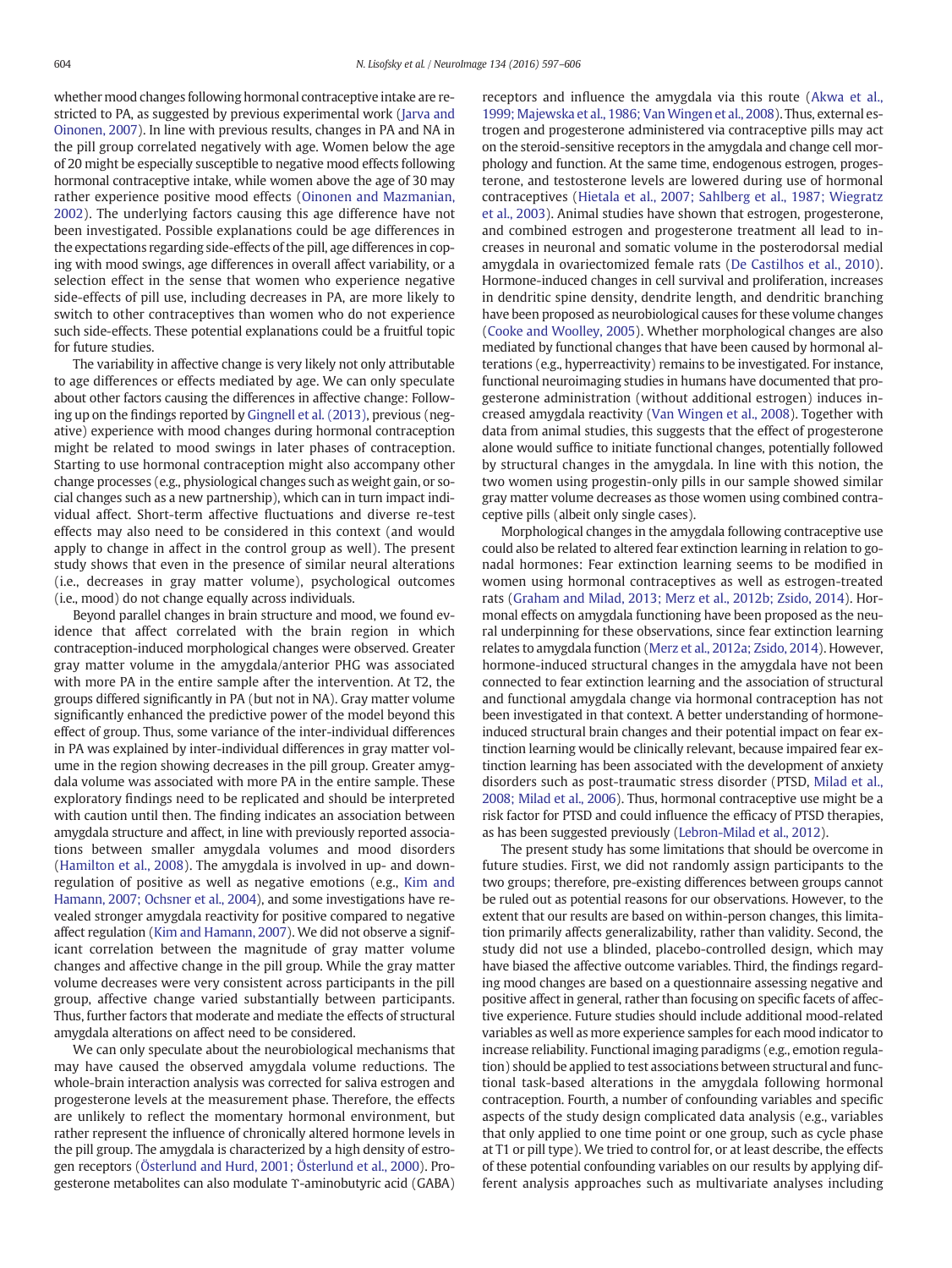<span id="page-8-0"></span>covariates of no interest or comparisons of subgroups. Future studies should try to test effects of hormonal contraceptives in more homogenous participant groups (especially with regard to cycle phase at the first measurement time point), which would make post-hoc analyses of confounding factors unnecessary. Relatedly, larger sample sizes with sufficient power to detect differences between sub-groups (such as different pill types or previous hormonal contraceptive use) should be enrolled. Finally, testing women at several intervals during hormonal contraceptive intake would help to investigate the time course of affective and neural changes following hormonal shifts.

# 5. Conclusion

Taken together, this study demonstrates that the amygdala is altered structurally and functionally in young adult women within the first months of hormonal contraceptive use. The present findings are of general importance for imaging research on women.We also report preliminary evidence suggesting that gray matter in the region showing structural alterations is associated with positive affect across individuals and may therefore be relevant for the psychological wellbeing of hormonal contraceptive users. Further investigations need to clarify the association between neural changes and mood changes in the context of hormonal contraception.

# Conflict of interest

The authors declare no conflict of interest.

# Acknowledgments

We are grateful for the assistance of the MRI team at the Max Planck Institute for Human Development in Berlin, consisting of Sonali Beckmann, Nils Bodammer, Thomas Feg, Sebastian Schröder, and Nadine Taube. We also thank our student assistants, especially Philine Dolz, Moritz Heimbach, and Anne Wilkening, for their help with data collection and preparation. Thanks are also due to Julia Delius for editorial assistance.

# Appendix A. Supplementary data

Supplementary data to this article can be found online at [http://dx.](doi:10.1016/j.neuroimage.2016.04.042) [doi.org/10.1016/j.neuroimage.2016.04.042.](doi:10.1016/j.neuroimage.2016.04.042)

#### References

- Akwa, Y., Purdy, R.H., Koob, G.F., Britton, K.T., 1999. The amygdala mediates the anxiolytic-like effect of the neurosteroid allopregnanolone in rat. Behav. Brain Res. 106 (1–2), 119–125. http://dx.doi.org[/10.1016/S0166-4328\(99\)00101-1.](http://dx.doi.org/10.1016/S0166-4328(99)00101-1)
- Amin, Z., Epperson, C.N., Constable, R.T., Canli, T., 2006. Effects of estrogen variation on neural correlates of emotional response inhibition. NeuroImage 32 (1), 457–464. http://dx.doi.org[/10.1016/j.neuroimage.2006.03.013](http://dx.doi.org/10.1016/j.neuroimage.2006.03.013).
- Biswal, B., Yetkin, F.Z., Haughton, V.M., Hyde, J.S., 1995. Functional connectivity in the motor cortex of resting. Magn. Reson. Med. 34, 537–541. http://dx.doi.org[/10.1002/](http://dx.doi.org/10.1002/mrm.1910340409) [mrm.1910340409](http://dx.doi.org/10.1002/mrm.1910340409).
- Chao-Gan, Y., Yu-Feng, Z., 2010. DPARSF: a MATLAB toolbox for "pipeline" data analysis of resting-state fMRI. Front. Syst. Neurosci. 4, 13. http://dx.doi.org[/10.3389/fnsys.2010.](http://dx.doi.org/10.3389/fnsys.2010.00013) [00013](http://dx.doi.org/10.3389/fnsys.2010.00013).
- Comasco, E., Frokjaer, V.G., Sundström-Poromaa, I., 2014. Functional and molecular neuroimaging of menopause and hormone replacement therapy. Front. Neurosci. 8, 388. http://dx.doi.org[/10.3389/fnins.2014.00388.](http://dx.doi.org/10.3389/fnins.2014.00388)
- Cooke, B.M., Woolley, C.S., 2005. Gonadal hormone modulation of dendrites in the mammalian CNS. J. Neurobiol. 64 (1), 34–46. http://dx.doi.org[/10.1002/neu.20143.](http://dx.doi.org/10.1002/neu.20143)
- De Bondt, T., Jacquemyn, Y., Van Hecke, W., Sijbers, J., Sunaert, S., Parizel, P.M., 2013. Regional gray matter volume differences and sex-hormone correlations as a function of menstrual cycle phase and hormonal contraceptives use. Brain Res. 1530, 22–31. http://dx.doi.org[/10.1016/j.brainres.2013.07.034.](http://dx.doi.org/10.1016/j.brainres.2013.07.034)
- De Castilhos, J., Hermel, E.E.S., Rasia-Filho, A.A., Achaval, M., 2010. Influence of substitutive ovarian steroids in the nuclear and cell body volumes of neurons in the posterodorsal medial amygdala of adult ovariectomized female rats. Neurosci. Lett. 469 (1), 19–23. http://dx.doi.org[/10.1016/j.neulet.2009.11.036](http://dx.doi.org/10.1016/j.neulet.2009.11.036).
- Federal Centre for Health Education (BZgA), 2011. Contraceptive Behaviour of Adults 2011: Results of a Representative Survey. BZgA, Cologne Retrieved from [http://](http://www.bzga.de/pdf.php?ida1524a1049ef572e0964e085e29b) [www.bzga.de/pdf.php?id=501fa1524a1049ef572e0964e085e29b.](http://www.bzga.de/pdf.php?ida1524a1049ef572e0964e085e29b)
- Fox, M.D., Snyder, A.Z., Vincent, J.L., Corbetta, M., Van Essen, D.C., Raichle, M.E., 2005. The human brain is intrinsically organized into dynamic, anticorrelated functional networks. Proc. Natl. Acad. Sci. U. S. A. 102 (27), 9673–9678. http://dx.doi.org[/10.1073/](http://dx.doi.org/10.1073/pnas.0504136102) [pnas.0504136102.](http://dx.doi.org/10.1073/pnas.0504136102)
- Gee, D.G., Humphreys, K.L., Flannery, J., Goff, B., Telzer, E.H., Shapiro, M., ... Tottenham, N., 2013. A developmental shift from positive to negative connectivity in human amygdala–prefrontal circuitry. J. Neurosci. 33 (10), 4584–4593. http://dx.doi.org[/10.](http://dx.doi.org/10.1523/JNEUROSCI.3446-12.2013) [1523/JNEUROSCI.3446-12.2013.](http://dx.doi.org/10.1523/JNEUROSCI.3446-12.2013)
- Gingnell, M., Engman, J., Frick, A., Moby, L., Wikström, J., Fredrikson, M., Sundström-Poromaa, I., 2013. Oral contraceptive use changes brain activity and mood in women with previous negative affect on the pill: a double-blinded, placebocontrolled randomized trial of a levonorgestrel-containing combined oral contraceptive. Psychoneuroendocrinology 38 (7), 1133–1144. http://dx.doi.org/[10.1016/j.](http://dx.doi.org/10.1016/j.psyneuen.2012.11.006) [psyneuen.2012.11.006.](http://dx.doi.org/10.1016/j.psyneuen.2012.11.006)
- Gingnell, M., Bannbers, E., Engman, J., Frick, A., Moby, L., Wikström, J., Sundström-Poromaa, I., 2015. The effect of combined hormonal contraceptives use on brain reactivity during response inhibition. Eur. J. Contracep. Reprod. Health Care http://dx.doi. org[/10.3109/13625187.2015.1077381](http://dx.doi.org/10.3109/13625187.2015.1077381) Advance online publication..
- Gogos, A., Wu, Y.C., Williams, A.S., Byrne, L.K., 2014. The effects of ethinylestradiol and progestins ("the pill") on cognitive function in pre-menopausal women. Neurochem. Res. 39 (12), 2288–2300. http://dx.doi.org[/10.1007/s11064-014-1444-6.](http://dx.doi.org/10.1007/s11064-014-1444-6)
- Graham, B.M., Milad, M.R., 2013. Blockade of estrogen by hormonal contraceptives impairs fear extinction in female rats and women. Biol. Psychiatry 73 (4), 371–378. http://dx.doi.org[/10.1016/j.biopsych.2012.09.018.](http://dx.doi.org/10.1016/j.biopsych.2012.09.018)
- Gramann, K., Müller, H.J., Eick, E.-M., Schönebeck, B., 2005. Evidence of separable spatial representations in a virtual navigation task. J. Exp. Psychol. Hum. Percept. Perform. 31 (6), 1199–1223. http://dx.doi.org[/10.1037/0096-1523.31.6.1199.](http://dx.doi.org/10.1037/0096-1523.31.6.1199)
- Guilford, J.P., Zimmerman, W.S., 1948. The Guilford-Zimmerman aptitude survey. J. Appl. Psychol. 32 (1), 24–34. http://dx.doi.org[/10.1037/h0063610.](http://dx.doi.org/10.1037/h0063610)
- Hamilton, J.P., Siemer, M., Gotlib, I.H., 2008. Amygdala volume in major depressive disorder: a meta-analysis of magnetic resonance imaging studies. Mol. Psychiatry 13 (11), 993–1000. http://dx.doi.org[/10.1038/mp.2008.57](http://dx.doi.org/10.1038/mp.2008.57).
- Hariri, A.R., Mattay, V.S., Tessitore, A., Fera, F., Weinberger, D.R., 2003. Neocortical modulation of the amygdala response to fearful stimuli. Biol. Psychiatry 53 (6), 494–501. http://dx.doi.org[/10.1016/S0006-3223\(02\)01786-9.](http://dx.doi.org/10.1016/S0006-3223(02)01786-9)
- Hayasaka, S., Nichols, T.E., 2004. Combining voxel intensity and cluster extent with permutation test framework. NeuroImage 23 (1), 54–63. http://dx.doi.org[/10.1016/j.](http://dx.doi.org/10.1016/j.neuroimage.2004.04.035) [neuroimage.2004.04.035](http://dx.doi.org/10.1016/j.neuroimage.2004.04.035).
- Hegarty, M., 2004. A dissociation between mental rotation and perspective-taking spatial abilities. Intelligence 32 (2), 175–191. http://dx.doi.org/[10.1016/j.intell.2003.12.001](http://dx.doi.org/10.1016/j.intell.2003.12.001).
- Hietala, M., Sandberg, T., Borg, A., Olsson, H., Jernström, H., 2007. Testosterone levels in relation to oral contraceptive use and the androgen receptor CAG and GGC length polymorphisms in healthy young women. Hum. Reprod. 22 (1), 83–91. http://dx.doi.org/ [10.1093/humrep/del318.](http://dx.doi.org/10.1093/humrep/del318)
- Jaeggi, S.M., Studer-Luethi, B., Buschkuehl, M., Su, Y.F., Jonides, J., Perrig, W.J., 2010. The relationship between n-back performance and matrix reasoning: implications for training and transfer. Intelligence 38 (6), 625–635. http://dx.doi.org[/10.1016/j.intell.2010.09.001](http://dx.doi.org/10.1016/j.intell.2010.09.001).
- Jarva, J.A., Oinonen, K.A., 2007. Do oral contraceptives act as mood stabilizers? Evidence of positive affect stabilization. Arch. Womens Ment. Health 10 (5), 225–234. http://dx. doi.org[/10.1007/s00737-007-0197-5.](http://dx.doi.org/10.1007/s00737-007-0197-5)
- Johnson, S., Pion, C., Jennings, V., 2013. Current methods and attitudes of women towards contraception in Europe and America. Reprod. Health 10, 7. http://dx.doi.org/[10.](http://dx.doi.org/10.1186/1742-4755-10-7) [1186/1742-4755-10-7.](http://dx.doi.org/10.1186/1742-4755-10-7)
- Jones, J., Mosher, W., Daniels, K., 2012. Current Contraceptive use in the United States, 2006–2010, and Changes in Patterns of Use Since 1995 (National Health Statistics Reports, No. 60). National Center for Health Statistics, Hyattsville, MD Retrieved from <http://www.cdc.gov/nchs/data/nhsr/nhsr060.pdf>.
- Kalmar, J.H., Wang, F., Chepenik, L.G., Womer, Y., Jones, M.M., ... Blumberg, H.P., 2009. Relation between amygdala structure and function in adolescents with bipolar disorder. J. Am. Acad. Child Adolesc. Psychiatry 48 (6), 636–642. http://dx.doi.org[/10.1097/CHI.](http://dx.doi.org/10.1097/CHI.0b013e31819f6fbc) [0b013e31819f6fbc](http://dx.doi.org/10.1097/CHI.0b013e31819f6fbc).
- Kelly, A.M.C., Uddin, L.Q., Biswal, B.B., Castellanos, F.X., Milham, M.P., 2008. Competition between functional brain networks mediates behavioral variability. NeuroImage 39 (1), 527–537. http://dx.doi.org/[10.1016/j.neuroimage.2007.08.008.](http://dx.doi.org/10.1016/j.neuroimage.2007.08.008)
- Kim, S.H., Hamann, S., 2007. Neural correlates of positive and negative emotion regulation. J. Cogn. Neurosci. 19 (5), 776–798. http://dx.doi.org/[10.1162/jocn.2007.19.5.776.](http://dx.doi.org/10.1162/jocn.2007.19.5.776)
- Kim, M.J., Loucks, R.A., Palmer, A.L., Brown, A.C., Kimberly, M., Marchante, A.N., Whalen, P.J., 2011a. From normal emotion to pathological anxiety. Behav. Brain Res. 223 (2), 403–410. http://dx.doi.org[/10.1016/j.bbr.2011.04.025](http://dx.doi.org/10.1016/j.bbr.2011.04.025).
- Kim, M.J., Gee, D.G., Loucks, R.A., Davis, F.C., Whalen, P.J., 2011b. Anxiety dissociates dorsal and ventral medial prefrontal cortex functional connectivity with the amygdala at rest. Cereb. Cortex 21 (7), 1667–1673. http://dx.doi.org/[10.1093/cercor/bhq237.](http://dx.doi.org/10.1093/cercor/bhq237)
- King, J.A., Colla, M., Brass, M., Heuser, I., von Cramon, D., 2007. Inefficient cognitive control in adult ADHD: evidence from trial-by-trial Stroop test and cued task switching performance. Behav. Brain Funct. 3, 42. http://dx.doi.org/[10.1186/1744-9081-3-42](http://dx.doi.org/10.1186/1744-9081-3-42).
- Lebron-Milad, K., Graham, B.M., Milad, M.R., 2012. Low estradiol levels: a vulnerability factor for the development of posttraumatic stress disorder. Biol. Psychiatry 72 (1), 6–7. http://dx.doi.org[/10.1016/j.biopsych.2012.04.029.](http://dx.doi.org/10.1016/j.biopsych.2012.04.029)
- Lisofsky, N., Mårtensson, J., Eckert, A., Lindenberger, U., Gallinat, J., Kühn, S., 2015a. Hippocampal volume and functional connectivity changes during the female menstrual cycle. NeuroImage 118, 154–162. http://dx.doi.org[/10.1016/j.neuroimage.2015.06.012.](http://dx.doi.org/10.1016/j.neuroimage.2015.06.012)
- Lisofsky, N., Lindenberger, U., Kühn, S., 2015b. Amygdala/hippocampal activation during the menstrual cycle: evidence for lateralization of effects across different tasks.